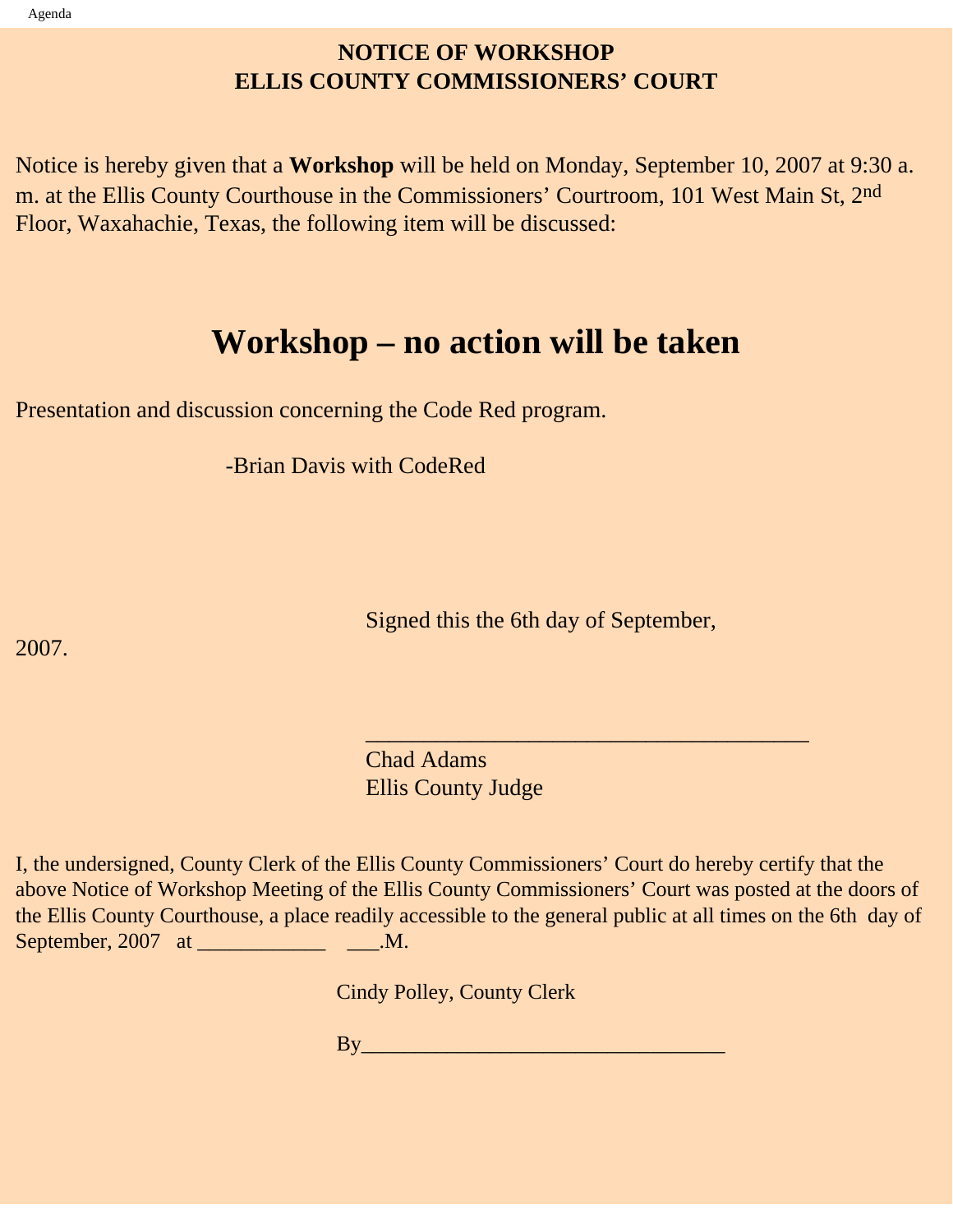Anyone wishing to address the Commissioners Court concerning a posted agenda item must make a formal request by presenting a "Participation Form" to the County Clerk at least 10 minutes prior to the beginning of the meeting.

If you or your representative has a disability that requires special arrangements and you plan to attend this public meeting, please contact the County Judge's Office at (972) 825-5011 within 72 hours of the meeting. Reasonable accommodations will be made to meet your needs at the meeting.

### **NOTICE OF REGULAR MEETING ELLIS COUNTY COMMISSIONERS' COURT**

Notice is hereby given that a regular meeting of the Ellis County Commissioners' Court will be held on **Monday, September 10, 2007 at 10:00 A.M., in the Commissioners' Courtroom, 101 West Main Street (2nd Floor), Waxahachie, Texas** at which time the following will be discussed and considered, to-wit:

### **County Judge:**

Judge Chad Adams

### **Commissioners:**

 Dennis Robinson, Commissioner, Pct. 1 Bill Dodson, Commissioner, Pct. 2 Heath Sims, Commissioner, Pct. 3 Ron Brown, Commissioner, Pct. 4

### **County Clerk:**

Cindy Polley, County Clerk

### **County & District Attorney's Office:**

 Ann Montgomery, Assistant County Attorney Lee Auvenshine, Assistant County Attorney

## **1. OPENING COURT**

1.1 County Judge will call meeting to order, declare quorum if present, and declare notices legally posted pursuant to Open Meetings Act.

### 1.2 Motion to Open Court.

1.3 Invocation and Pledge of Allegiance – Commissioner Bill Dodson, Pct. 2

### **2. CONSENT AGENDA – Consideration and Action:**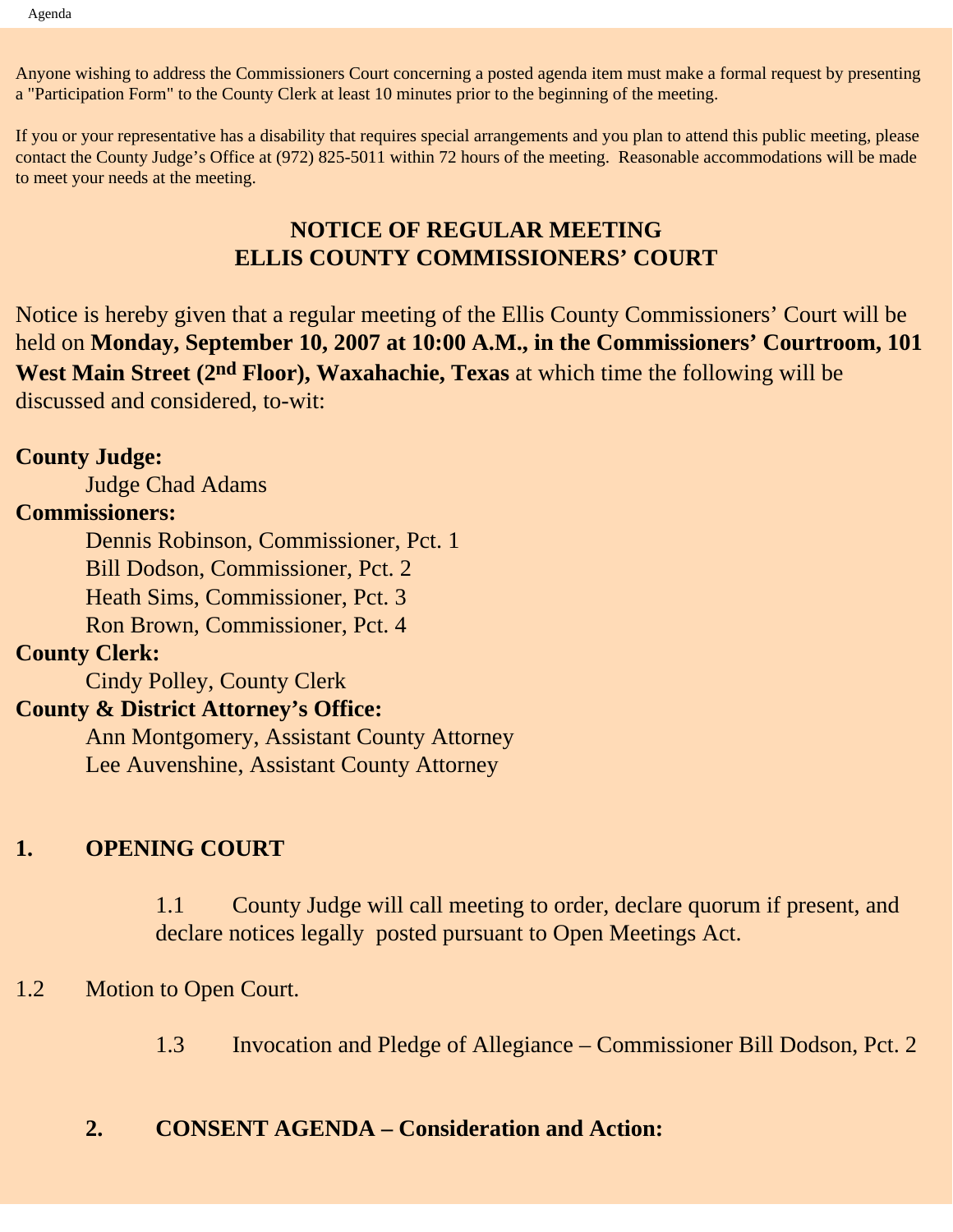**Administrative***:*

 A1 Approval of Regular Bills, Payroll, and Officers' Reports. A2 Approval of bills and expenses for the employee appreciation dinner – Cindy

Polley

 A3 Accept certificates of completion for Beth Allen, Leanne Brindle, Diana Buckley, Judy Burden, Cheryl Chambers, Holly Davis, Tracie Flieg, Judy Robertson, and Summer Williams, as well as Amy Hollingsworth and Mackie Owens of Hope Clinic, for "Fundamentals of Cost Allowability for Federal Grants and Subgrants," an audio conference through Thompson Interactive.- A4 To correct a typographical error on the Ellis County Government 2007-2008 Payroll Schedule from an October 21, 2007 pay date to October 26, 2007; November 23, 2007 pay date to

November 21, 2007; from March 21, 2008 time sheet due to March 20, 2008.

### **Financial:**

F1 From 5-001-0050-0819 Computer, 5-001-0050-0830 Maint/Repairs to 5- 001-0050-0809 Auto Repair, 5-001-0050-0805 Conference, 5-001-0050-0801 Supplies – Mark Arnold, Ag. Extension

F2 From 5-001-0450-0807 Crime Scene to 5-001-0450-0802 Equipment- Jim Pharr, Fire Marshal

F3 From 5-001-0520-0874 Docket Books to 5-001-0520-0805 Conference, 5- 001-0520-0801 Supplies – Jackie Miller, Jr. JP Pct. 2

F4 From 5-006-0754-0911 RB Gen Misc to 5-006-0754-0701 RB Utilities – Ron Brown, Commissioner, Pct. 4

F5 From 5-012-0754-0911 FM Gen Misc, 5-012-0754-0903 Gravel to 5-012- 0755-0962 FM Lubricants, 5-012-0754-0906 FM Culverts, 5-012-0755-0907 FM Tires, 5-012-0755-0914 FM Signs, 5-012-0755-0910 FM Gas/Oil – Ron Brown, Commissioner, Pct. 4

F6 From 3-047-0000-0302 Fund Balance to 5-047-0000-0001 General Expenses – Ray Stewart, Sheriff

F7 From 5-001-0360-0883 Microfiche, 5-001-0360-0802 Equipment to 5-001- 0360-0846 Witness Fees, 5-001-0360-0833 Court Reporting, 5-001-0360-0807 Gen Misc – Joe Grubs District Attorney

F8 From 5-001-0110-0802 Equipment to 5-001-0110-0801 Supplies – Diana Buckley, Indigent Health Care

F9 From 5-001-0614-0703 Telephone to 5-001-0614-0810 Auto Tires – Steve McKinney, Constable, Pct. 4

F10 From 3-001-0000-0302 Fund Balance to 5-001-0360-0802 Equipment, 5- 001-0035-0819 Computer, 5-001-0010-0819 Computer – Chad Adams, County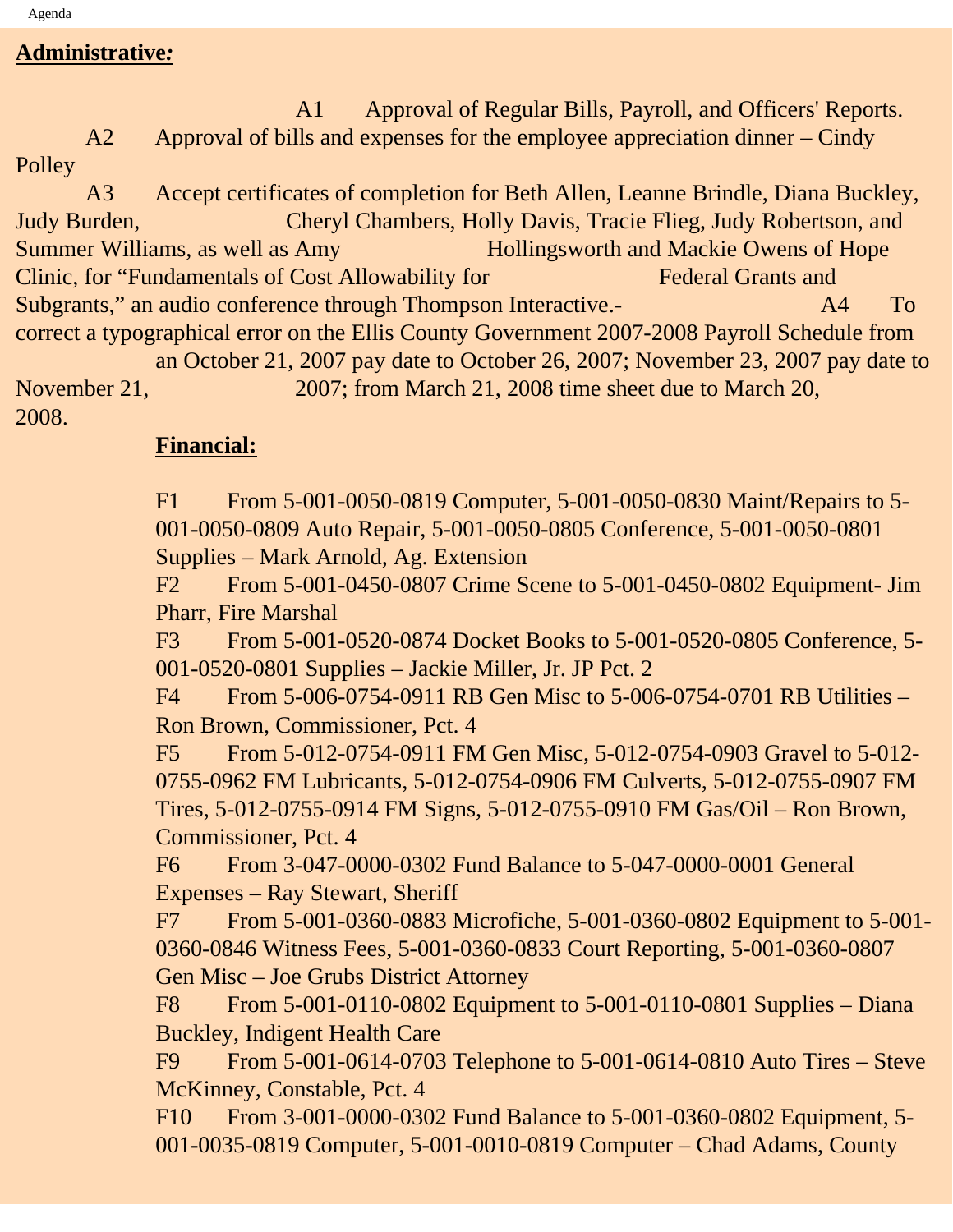Judge

F11 From 5-001-0420-0845 Juv Detention to 5-001-0420-0601 Travel, 5-001- 0420-0801 Misc – Chris Aldama, Juvenile Services

F12 Approval of a Tax Refund for Overpayment to Colonial Savings, Account #156513 in the amount of \$3,001.97.

F13 From 5-011-0703-0904 Asphalt, 5-011-0703-0908 Lumber to 5-011-0703- 0910 Purchase of Equipment – Heath Sims, Commissioner, Pct. 3

F14 From 5-001-0380-0803 Furn/Fix to 5-011-0380-0801 Supplies, 5-001-

0380-0802 Equipment – Greg Wilhelm, County Court at Law #1

## **Simplified Plat**

2.1 T & T Wiles, 1 lot, Thomas Wiles, Pct. 2

## **3. ADMINISTRATIVE**

 3.1 Consideration and action to approve a contract with Code Red and authorize the County Judge to sign said contract, contingent upon the receipt of the subrecipient agreement for the MUASI grant.

Sharon McKinney, Homeland Security

 3.2 Consideration and action as may be appropriate to authorize the County Judge to execute a Tax Resale Deed between Ellis County and the Ferris Independent School District trustee for itself, and on behalf of the successor in interest to the Ellis County Educational District and the Ferris Independent School District for a 10.58 acre tract of land acquired by tax foreclosure located in Ellis County, Texas being a portion of that certain 19 acres of land situated in both E. S. Miller Survey, Abstract 864, Dallas County, Texas and E. S. Miller Survey, Abstract 736, Ellis County, Texas, said 19 acres being described in deed dated July 1, 1980 from James B. Kelly, et ux, to Orvil R. Osborn, et ux, recorded in Volume 647, Page 704, Deed Records of Ellis County, Texas and the 10.58 Acres tract herein described being all of that portion of said 19 acres which lies in the E. S. Miller Survey, Abstract 864, Dallas County, Texas, and being that same property identified on Plaintiff's Tax Rolls as Account Number (189457) and 8.42 Acres, more or less, situated in the E. S. Miller Survey, Abstract 736, Ellis County, Texas, being a portion of that certain 19 acres of land situated in both E. S. Miller Survey, Abstract 736, Ellis County Texas, and E. S. Miller Survey, Abstract 864, Dallas County Texas, said 19 acres being described in deed dated July 1, 1980 from James B. Kelly, et ux, to Orvil R. Osborn, et ux, recorded in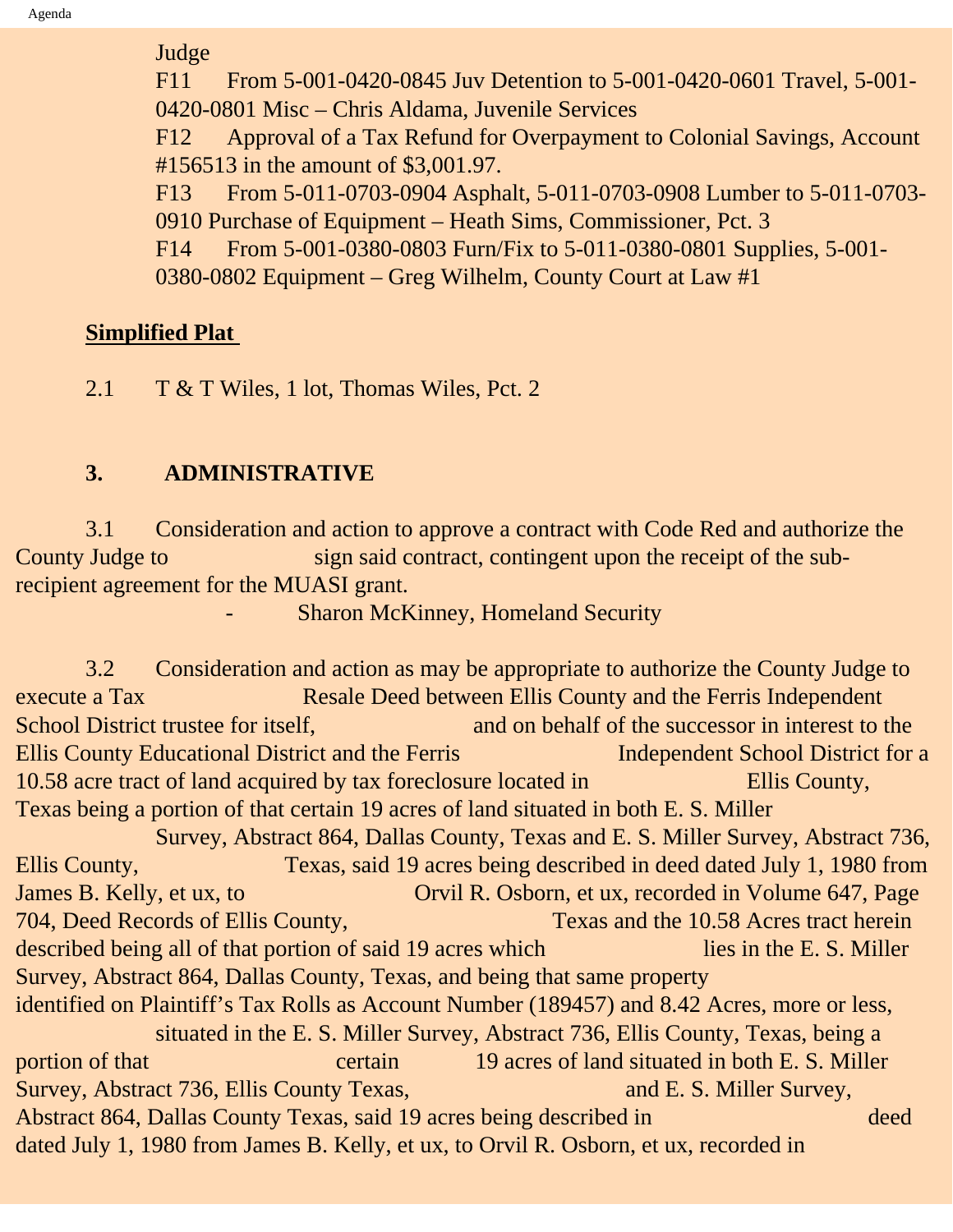Agenda

 Volume 647, Page 704, Deed Records of Ellis County, Texas, and the 8.42 acres tract herein described being all of that portion of said 19 acres which lies in the E. S. Miller Survey, Abstract 736, Ellis County, Texas, and being that same property identified on Plaintiff's Tax Rolls as Account Number 188061. The bid received is in the amount of \$27,500, from Mr. Michael R. Moffit of Ferris, Texas. The value of the tract is \$102,320.00. The bid is approximately 27% of the current appraised value and has been approved by the Ferris Independent School District. M. Elizabeth Vaughn, Linebarger Googan Blair & Sampson, LLP

 3.3 Consideration and action to approve the Amended Ellis County Tax Abatement Agreement with National Envelope Corporation and Its Landlord, KDC-Ennis I Investments, LP.

Ann Montgomery, Assistant County and District Attorney

 3.4 Consideration and action to approve a proclamation declaring September 16- September 22, 2007 as Farm and Ranch Safety and Health Week in Ellis County. - Heath Sims, Commissioner, Pct. 3

 3.5 Consideration and action to amend the Ellis County Animal Control Ordinance #96-002.

Heath Sims, Commissioner, Pct. 3

 3.6 Consideration and action to approve a resolution stating that any bridge replaced in Ellis County will be a two lane bridge, minimum of 24 feet wide. Joe White, County Engineer

## **4. RECESS REGULAR SESSION TO CONVENE TO PUBLIC HEARING**

### **5. PUBLIC HEARING**

5.1 Public Hearing on the Proposed Ellis County Budget for Budget Fiscal Year 2007- 2008 pursuant to Texas Local Government Code 111.007(a). Chad Adams, County Judge

> 5.2 Public Hearing on the Proposed Ellis County Tax Rate for Budget Fiscal Year 2007-2008 pursuant to Commissioners Court Announcement on August 27, 2007 ( Minute Order No. 329.07 ) of Public Hearing on Proposed Tax Rate for Budget FY 2007-2008.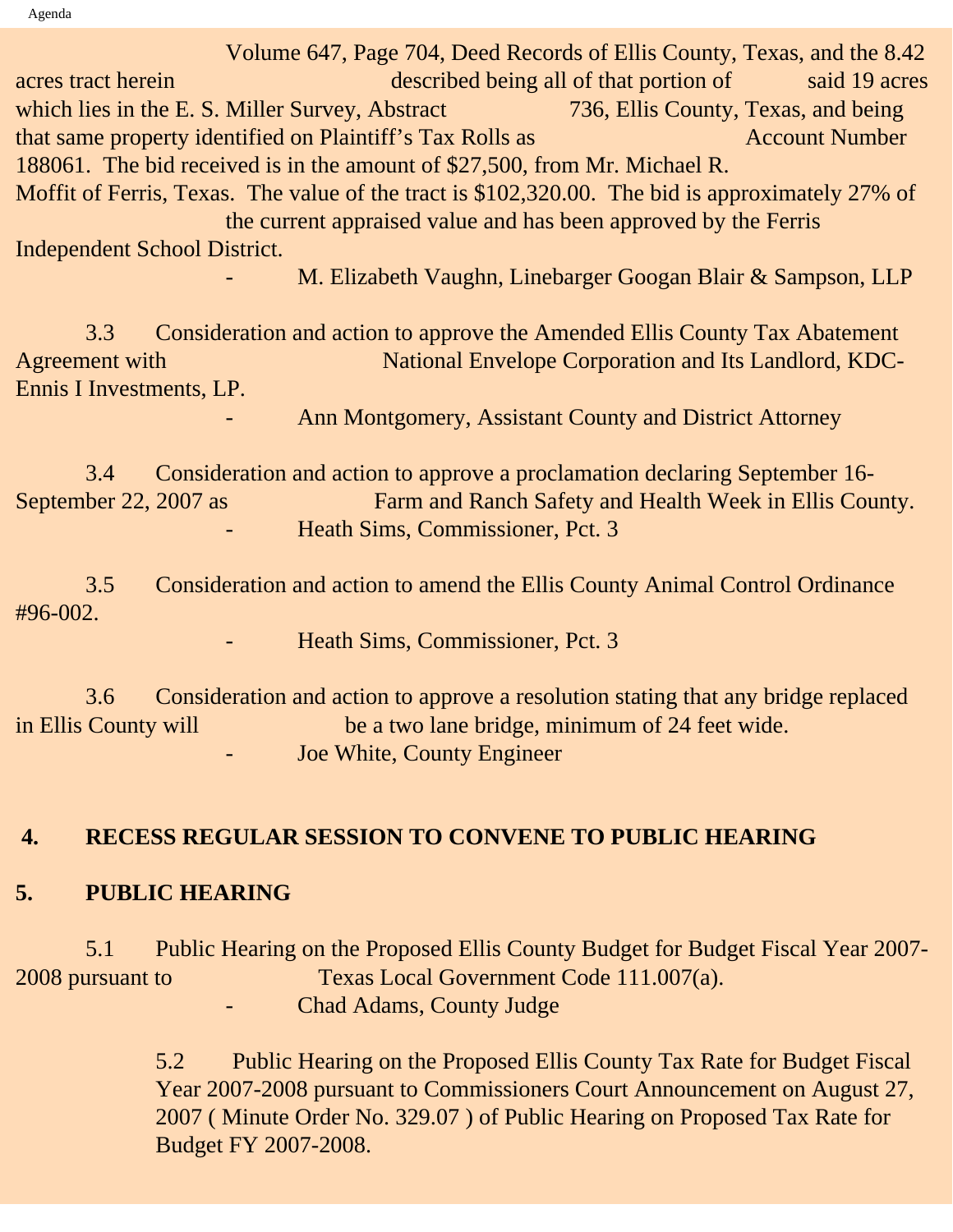### Chad Adams, County Judge

### **6. ADJOURNMENT OF PUBLIC HEARING**

## **7. RECONVENE TO REGULAR SESSION**

7.1 Consideration and action to adopt the Ellis County Budget for FY 2007-2008, pursuant to Texas Local Government Code §111.007(a). Chad Adams, County Judge

7.2Consideration and action to approve a revision to the contract between Ellis County and the Ellis County SPCA.

Dana White, Ellis County SPCA

## **8. DEPARTMENT OF COUNTY DEVELOPMENT Consideration and action regarding the following presented by Delton Ake, Director Department of Development:**

8.1 Replat – Cross Creek, Section Two, Phase VII, 4 lots; Vicki Dillow, Pct. 4.

 8.2 Replat - Shiloh Forest, Phase 2, 2 lots; into True Vine Believer's Addition, 1 lot, Bobby Glass, Pct. 4.

8.3 Replat – Shiloh Grove, 3 lots into 2 lots, George Tellez, Pct. 4.

8.4 Replat – Goodsmith Estates, 1 lot, Bill Sheen, Pct. 1.

 8.5 To grant a variance from County of Ellis Rules, Regulations and specifications for Subdivisions and Manufactured Homes as it relates to fire hydrant requirement on a replat, Wynette Amason, Pct. 3.

8.6 Replat – Grande Casa Ranchitos II, 2 lots, Wynette Amason, Pct. 3.

 8.7 To grant a variance from County of Ellis Rules, Regulations and specifications for Subdivisions and Manufactured Homes as it relates to the lot size requirement of 1 acre per lot, Ramsey Road, Pct. 4.

8.8 To grant a variance from County of Ellis Rules, Regulations and Specifications for Subdivisions and Manufactured Homes as it relates to the fire hydrant requirement on a platted subdivision, F.M. 780, Enrique Zuniga, Pct. 1.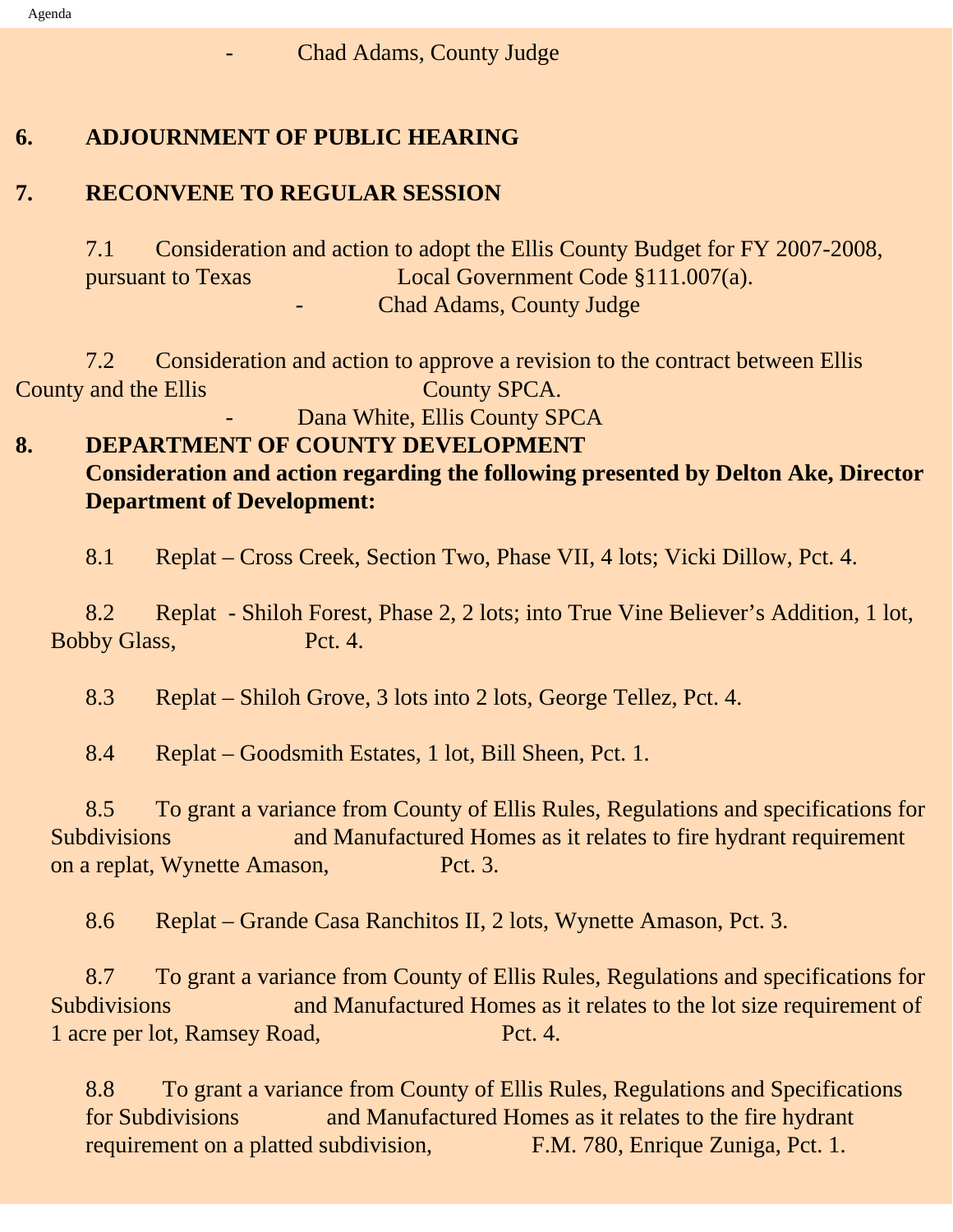8.9 To grant a variance from County of Ellis Rules, Regulations and Specifications for Subdivisions and Manufactured Homes as it relates to the lot size of 4 lots per 1 acre which have public water supply and public sewer, Charles Jowell, Pct. 4.

## **9. PURCHASING**

## **Consideration and action regarding the following presented by Richard Denniston, Purchasing Agent:**

9.1To award a 12 month blanket order for the repair and fabrication of headwalls and bridges to James R. Bolton at \$175/hour as primary and Neyland Bridge at \$200/ hour as secondary. Contract will cover all Precincts. Rate includes all labor and equipment. Ellis County will provide material.

9.2 To notify and declare O'Neal Steel in breach of contract for steel supply to Ellis County.

 9.3 To take appropriate action necessary to approve the purchase of Steel from Delta Steel due to **unavailability** from O'Neal Steel.

## **10. RECESS TO CONVENE TO EXECUTIVE SESSION**

### **11. EXECUTIVE SESSION**

"The Commissioners' Court of Ellis County reserves the right to adjourn into **Executive Session** at any time during the course of this meeting to discuss any of the matters listed in this agenda, in the order deemed appropriate, as authorized by Texas Government Code §551.074**,** or to seek the advice of its attorney and/or other attorneys representing Ellis County on any matter in which the duty of the attorney to the Commissioners' Court under the Texas Disciplinary Rules of Professional Conduct of the State Bar of Texas clearly conflicts with Texas Government Code Chapter 551 or as otherwise may be permitted under §551.074."

### **12. ADJOURNMENT OF EXECUTIVE SESSION**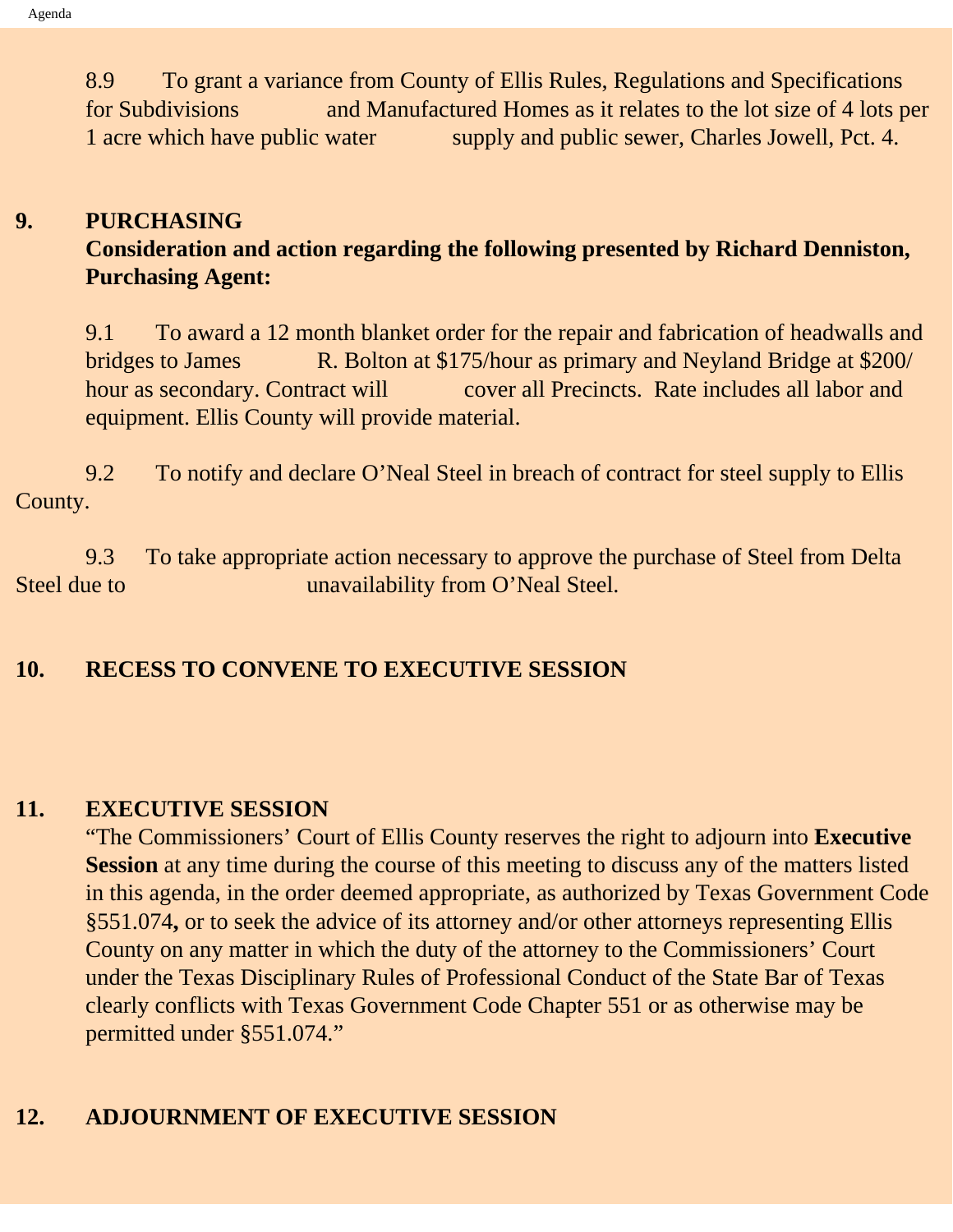### **13. ADJOURNMENT**

Signed this the 6th day of September, 2007.

 $\overline{\phantom{a}}$  , and the set of the set of the set of the set of the set of the set of the set of the set of the set of the set of the set of the set of the set of the set of the set of the set of the set of the set of the s

Chad Adams Ellis County Judge

I, the undersigned, County Clerk of the Ellis County Commissioners Court do hereby certify that the above Notice of Regular Meeting of the Ellis County Commissioners Court is a true and correct copy of said Notice, that I received said Notice, and it was posted at the doors of the Ellis County Courthouse, a place readily accessible to the general public at all times on the 6th day of September, 2007, at \_\_\_\_\_\_\_\_\_\_\_\_ a.m./p.m.

Cindy Polley, County Clerk

 $Bv$  and  $v$  and  $v$  and  $v$  and  $v$  and  $v$ 

 The Commissioners Court reserves the right to consider and take action on the above agenda items in any particular order.

 Anyone wishing to address the Commissioners Court concerning a posted agenda item must make a formal request by presenting a "Participation Form" to the County Clerk at least 10 minutes prior to the beginning of the meeting.

 If you or your representative, have a disability that requires special arrangements and you plan to attend this public meeting, please contact the County Judge's Office at (972) 825-5011 within 72 hours of the meeting. Reasonable accommodations will be made to meet your needs at the meeting.

## **NOTICE OF SPECIAL MEETING ELLIS COUNTY COMMISSIONERS' COURT**

Notice is hereby given that a special meeting of the Ellis County Commissioners' Court will be held on **Thursday, September 6, 2007 at 3:30 p.m., in the Commissioners' Courtroom, 101 West Main Street (2nd Floor), Waxahachie, Texas** at which time the following will be discussed and considered, to-wit:

### **County Judge:**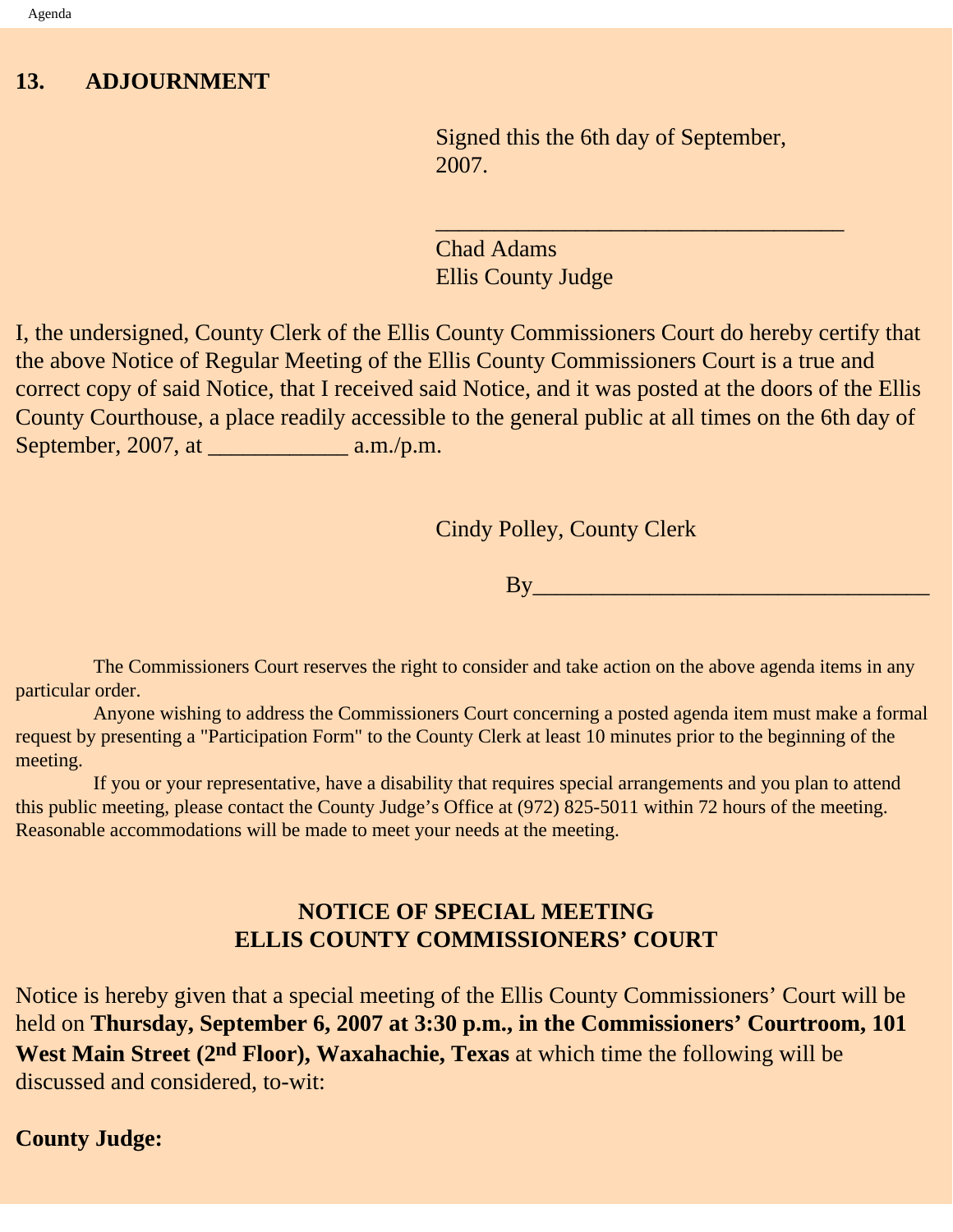Agenda

Judge Chad Adams

### **Commissioners:**

 Dennis Robinson, Commissioner, Pct. 1 Bill Dodson, Commissioner, Pct. 2 Heath Sims, Commissioner, Pct. 3 Ron Brown, Commissioner, Pct. 4

## **County Clerk:**

Cindy Polley, County Clerk

## **County & District Attorney's Office:**

 Ann Montgomery, Assistant County Attorney Lee Auvenshine, Assistant County Attorney

## **1. OPENING COURT**

1.1 County Judge will call meeting to order, declare quorum if present, and declare notices legally posted pursuant to Open Meetings Act.

1.2 Motion to Open Court.

 1.3 Invocation and Pledge of Allegiance - Commissioner Dennis Robinson, Pct. 1

## **2. ADMINISTRATIVE**

 2.1 Consideration and action to approve a joint election (includes early voting and Election Day) with the following entities:

- 1. Midlothian Independent School District
- 2. Ellis County Emergency Service District # 4
- 3. Ellis County Emergency Service District # 5
- 4. Ellis County Municipal Utility District # 1
- 5. Buena Vista Bethel Special Utility District
	- Jane Anderson, Elections Administrator

 2.2 Consideration and action to approve an increase in election worker's salaries from \$7.00 clerks / \$8.00 Judges to \$8.00 clerks / \$10.00 Judges effective with FY 2007-2008.

Jane Anderson, Elections Administrator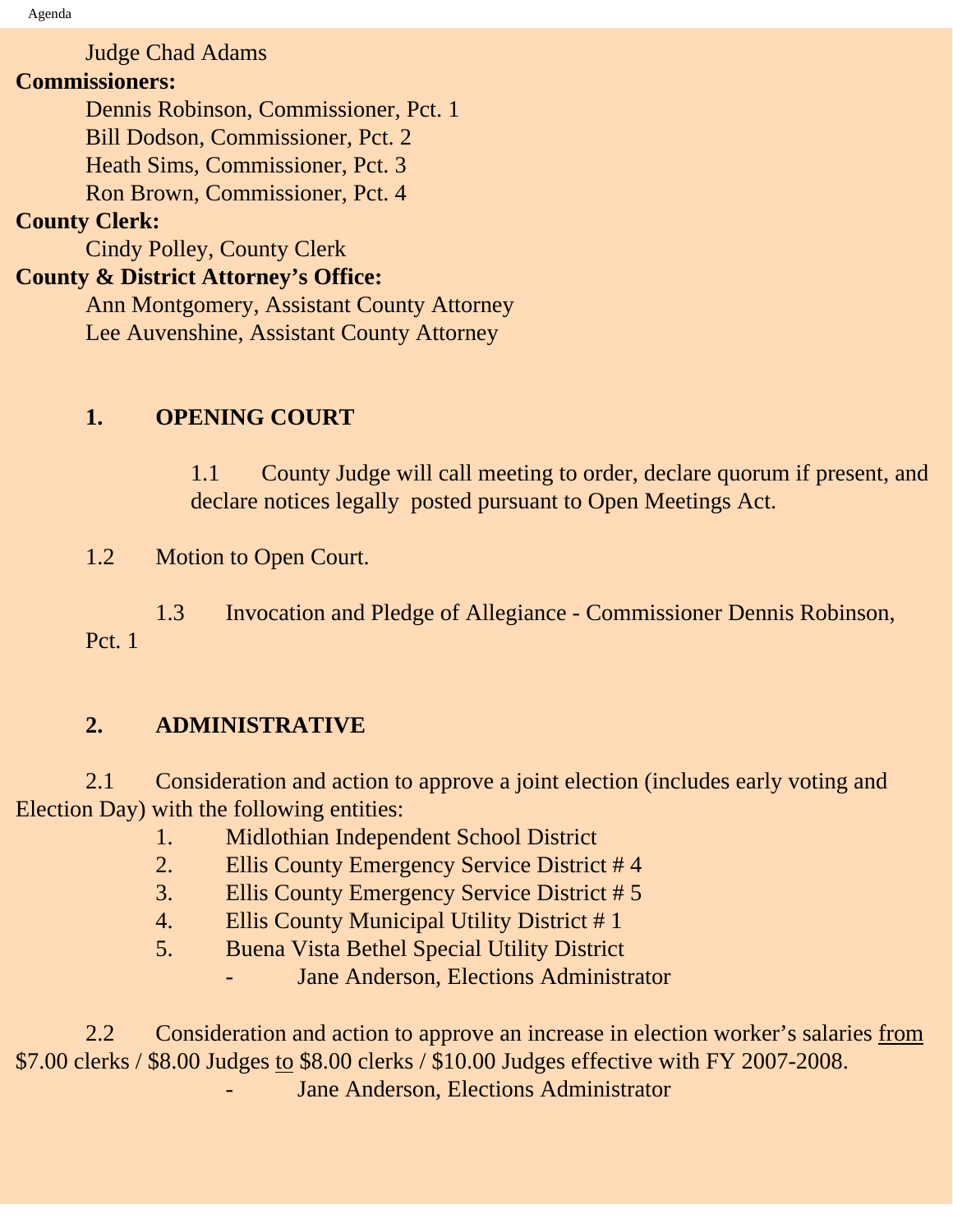## **3. RECESS TO CONVENE TO EXECUTIVE SESSION**

## **4. EXECUTIVE SESSION**

"The Commissioners' Court of Ellis County reserves the right to adjourn into **Executive Session** at any time during the course of this meeting to discuss any of the matters listed in this agenda, in the order deemed appropriate, as authorized by Texas Government Code §551.074**,** or to seek the advice of its attorney and/or other attorneys representing Ellis County on any matter in which the duty of the attorney to the Commissioners' Court under the Texas Disciplinary Rules of Professional Conduct of the State Bar of Texas clearly conflicts with Texas Government Code Chapter 551 or as otherwise may be permitted under §551.074."

## **5. ADJOURNMENT OF EXECUTIVE SESSION**

## **6. ADJOURN MEETING**

Signed this the 31st day of August, 2007.

\_\_\_\_\_\_\_\_\_\_\_\_\_\_\_\_\_\_\_\_\_\_\_\_\_\_\_\_\_\_\_\_\_\_\_

Chad Adams Ellis County Judge

I, the undersigned, County Clerk of the Ellis County Commissioners Court do hereby certify that the above Notice of Special Meeting of the Ellis County Commissioners Court is a true and correct copy of said Notice, that I received said Notice, and it was posted at the doors of the Ellis County Courthouse, a place readily accessible to the general public at all times on the 31st day of August, 2007, at \_\_\_\_\_\_\_\_\_\_\_\_ a.m./p.m.

Cindy Polley, County Clerk

By:

Deputy Clerk

\_\_\_\_\_\_\_\_\_\_\_\_\_\_\_\_\_\_\_\_\_\_\_\_\_\_\_\_\_\_\_\_\_\_